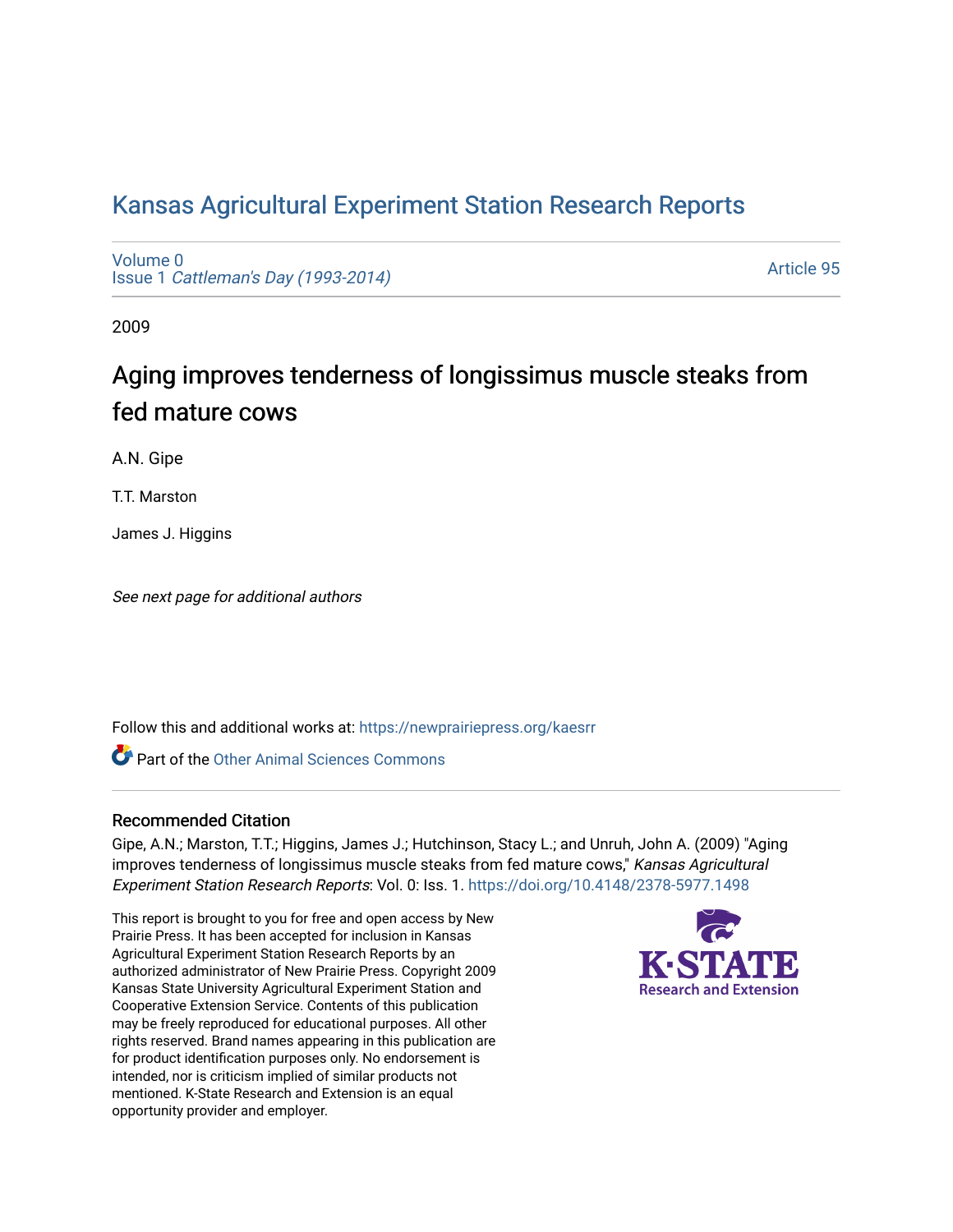### Aging improves tenderness of longissimus muscle steaks from fed mature cows

#### **Abstract**

Steaks from cows are tougher than those from young steers and heifers. This difference is often attributed to the increased cross-linkage of collagen in muscle of mature animals that is considered very stable and more resistant to postmortem degradation. Aging steaks from young steers and heifers is a common postmortem practice used to improve tenderness of steaks from the ribeye roll and strip loin. Improvement in tenderness because of aging has been attributed to enzymatic degradation of, primarily, the myofibrillar fraction of muscle and is most beneficial for low connective tissue muscles. Because muscles from mature cows have more collagen cross-linking, postmortem tenderization methods, such as blade tenderization and enzymatic tenderization, are often used to increase tenderness of steaks from mature cows. However, few studies have investigated the effect of aging on tenderness of longissimus muscle steaks from fed mature cows. Therefore, the objective of this study was to determine effects of aging on tenderness of longissimus steaks of fed mature cows from different management strategies.

#### Keywords

Cattlemen's Day, 2009; Report of progress (Kansas State University. Agricultural Experiment Station and Cooperative Extension Service); 1010; Kansas Agricultural Experiment Station contribution ; no. 09-168-S; Beef; Cattle; Tenderness; Longissimus

#### Creative Commons License



This work is licensed under a [Creative Commons Attribution 4.0 License](https://creativecommons.org/licenses/by/4.0/).

#### Authors

A.N. Gipe, T.T. Marston, James J. Higgins, Stacy L. Hutchinson, and John A. Unruh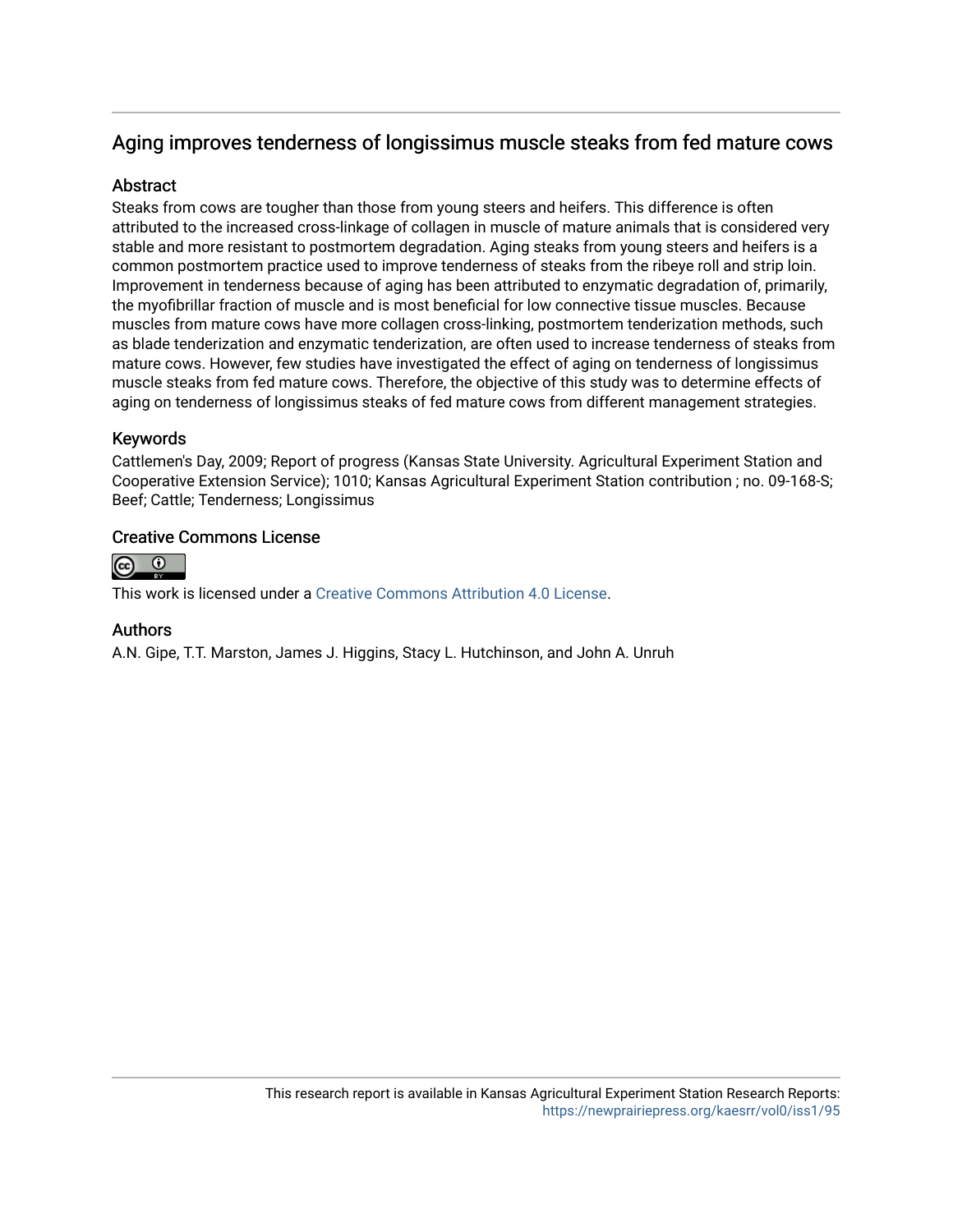### BEEF CATTLE RESEARCH 2009

# **Aging Improves Tenderness of Longissimus Muscle Steaks from Fed Mature Cows**

A. N. Gipe, S. Hutchison, J. A. Unruh, T. T. Marston, and J. J. Higgins

### **Introduction**

Steaks from cows are tougher than those from young steers and heifers. This difference is often attributed to the increased cross-linkage of collagen in muscle of mature animals that is considered very stable and more resistant to postmortem degradation. Aging steaks from young steers and heifers is a common postmortem practice used to improve tenderness of steaks from the ribeye roll and strip loin. Improvement in tenderness because of aging has been attributed to enzymatic degradation of, primarily, the myofibrillar fraction of muscle and is most beneficial for low connective tissue muscles. Because muscles from mature cows have more collagen cross-linking, postmortem tenderization methods, such as blade tenderization and enzymatic tenderization, are often used to increase tenderness of steaks from mature cows. However, few studies have investigated the effect of aging on tenderness of longissimus muscle steaks from fed mature cows. Therefore, the objective of this study was to determine effects of aging on tenderness of longissimus steaks of fed mature cows from different management strategies.

### **Experimental Procedures**

Longissimus muscle (LM) steaks from 53 cull cows from five different management treatments were used in this study. Live animal performance and carcass traits are reported in other articles in this publication. During fabrication at approximately 72 hours postmortem, LM from the 12th rib and strip loins were removed and vacuum packaged. At 7 days postmortem, 12th rib LM muscle samples were removed from their vacuum bags and faced on both ends before a 1-in. steak was cut for 7-day Warner-Bratzler shear force (WBSF) determination. At 14 days postmortem, strip loins were removed from their vacuum bags, faced on the anterior end, and three 1-in. LM steaks were cut from the anterior end. Steaks were randomly assigned to 14, 21, and 28 days of aging. Steaks for 21- and 28-day aging were vacuumed packaged and stored at approximately 32°F.

Steaks were removed from the vacuum package and weighed to determine initial weight. Steaks were cooked to an internal temperature of 104°F, turned, and cooked to a final internal temperature of 158°F. Following a 30-minute cooling period, steaks were reweighed to determine cooking loss percentages. Steaks were chilled at 36°F overnight, and eight 0.5-inch cores were removed parallel to the muscle fiber direction for WBSF determination using the Instron Universal Testing Machine with a 110-lb compression load cell and a crosshead speed of 9.84 in./minute.

Data were analyzed as a completely randomized design by using the MIXED procedure of SAS with a  $5 \times 4$  factorial arrangement of treatments. The model statement contained the respective response variables, management treatment, days of aging, and the management treatment  $\times$  days of aging interaction. Means were separated (P $\leq$ 0.05) by using the least significant difference procedure when the respective F-tests were significant  $(P<0.05)$ .